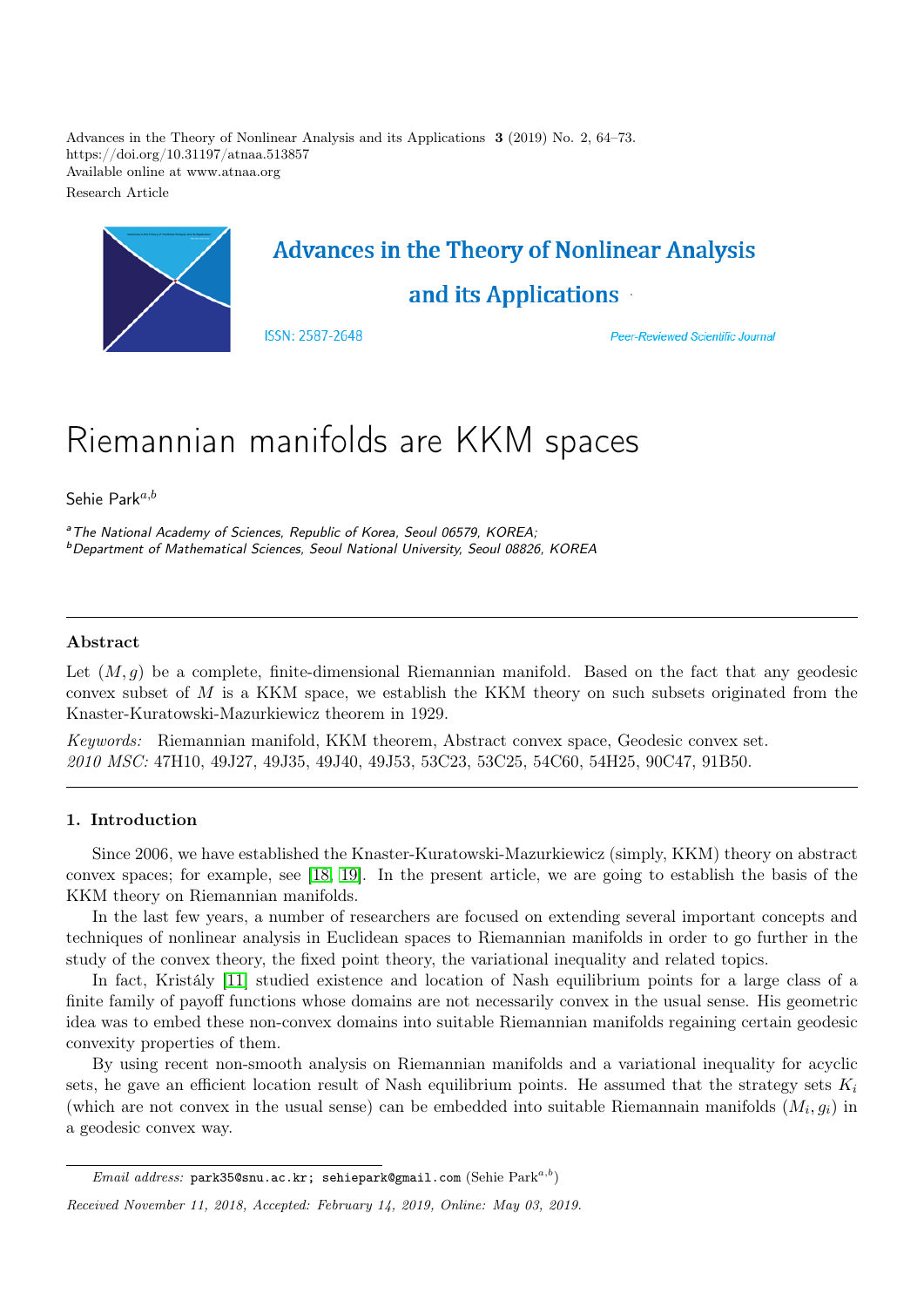Let  $(M, q)$  be a complete, finite-dimensional Riemannnian manifold. A *geodesic convex* set  $K \subset M$  is a subset such that, for any two points of K there exists a unique geodesic in  $(M, q)$  joining them which belongs entirely to K.

The following result is given by Kristály ([\[11\]](#page-9-2), Proposition 2.2):

**Lemma 1.1.** Any geodesic convex set  $K \subset M$  is contractible.

In the present article, we show that we can establish the KKM theory on Riemannian manifolds based on this lemma.

This article is organized as follows: Section 2 is a preliminary on our abstract convex spaces, and to introduce one of the most general KKM type theorems in [\[20\]](#page-9-3) for abstract convex spaces. In Section 3, we prove several forms of the KKM theorem in the setting of Riemannian manifolds. Finally in Section 4, we introduce the contents of articles related to some known KKM theoretic results in Hadamard manifolds or others which are consequences of the preceding results in the present paper.

#### 2. Preliminary

We follow our previous works and the references therein.

**Definition.** An abstract convex space  $(E, D; \Gamma)$  consists of a topological space E, a nonempty set D, and a multimap  $\Gamma : \langle D \rangle \to E$  with nonempty values  $\Gamma_A := \Gamma(A)$  for  $A \in \langle D \rangle$ , where  $\langle D \rangle$  is the set of all nonempty finite subsets of D, such that, for any  $D' \subset D$ , the  $\Gamma$ -convex hull of  $D'$  is denoted and defined by

$$
\mathrm{co}_{\Gamma} D':=\bigcup \{\Gamma_A \mid A\in \langle D'\rangle\}\subset E.
$$

A subset X of E is called a  $\Gamma$ -convex subset of  $(E, D; \Gamma)$  relative to D' if for any  $N \in \langle D' \rangle$ , we have  $\Gamma_N \subset X$ , that is,  $\text{co}_{\Gamma} D' \subset X$ .

When  $D \subset E$ , a subset X of E is said to be  $\Gamma$ -convex if  $\text{co}_{\Gamma}(X \cap D) \subset X$ ; in other words, X is  $\Gamma$ -convex relative to  $D' := X \cap D$ . In case  $E = D$ , let  $(E; \Gamma) := (E, E; \Gamma)$ .

**Definition.** Let  $(E, D; \Gamma)$  be an abstract convex space and Z a topological space. For a multimap  $F : E \to Z$ with nonempty values, if a multimap  $G : D \longrightarrow Z$  satisfies

$$
F(\Gamma_A) \subset G(A) := \bigcup_{y \in A} G(y) \quad \text{for all } A \in \langle D \rangle,
$$

then G is called a KKM map with respect to F. A KKM map  $G: D \to E$  is a KKM map with respect to the identity map  $1<sub>E</sub>$  of E.

A multimap  $F: E \to Z$  is called a  $\Re \mathfrak{C}$ -map [resp., a  $\Re \mathfrak{D}$ -map] if, for any closed-valued [resp., open-valued] KKM map  $G: D \to Z$  with respect to F, the family  ${G(y)}_{y\in D}$  has the finite intersection property. In this case, we denote  $F \in \mathfrak{RC}(E, Z)$  [resp.,  $F \in \mathfrak{RO}(E, Z)$ ].

**Definition.** The partial KKM principle for an abstract convex space  $(E, D; \Gamma)$  is the statement  $1_E \in$  $\mathcal{RC}(E, E)$ , that is, for any closed-valued KKM map  $G : D \multimap E$ , the family  ${G(y)}_{y\in D}$  has the finite intersection property.

The KKM principle is the statement  $1_E \in \mathfrak{RC}(E, E) \cap \mathfrak{RO}(E, E)$ , that is, the same property also holds for any open-valued KKM map.

An abstract convex space is called a *(partial) KKM space* if it satisfies the (partial) KKM principle, resp.

For typical examples of KKM spaces, see [\[19\]](#page-9-1) and the references therein. We need the following:

**Definition.** A triple  $(X \supset D; \Gamma)$  is called an H-space if X is a topological space and  $\Gamma = {\Gamma_A}$  a family of contractible (or, more generally,  $\omega$ -connected) subsets of X indexed by  $A \in \langle D \rangle$  such that  $\Gamma_A \subset \Gamma_B$  whenever  $A \subset B \in \langle D \rangle$ .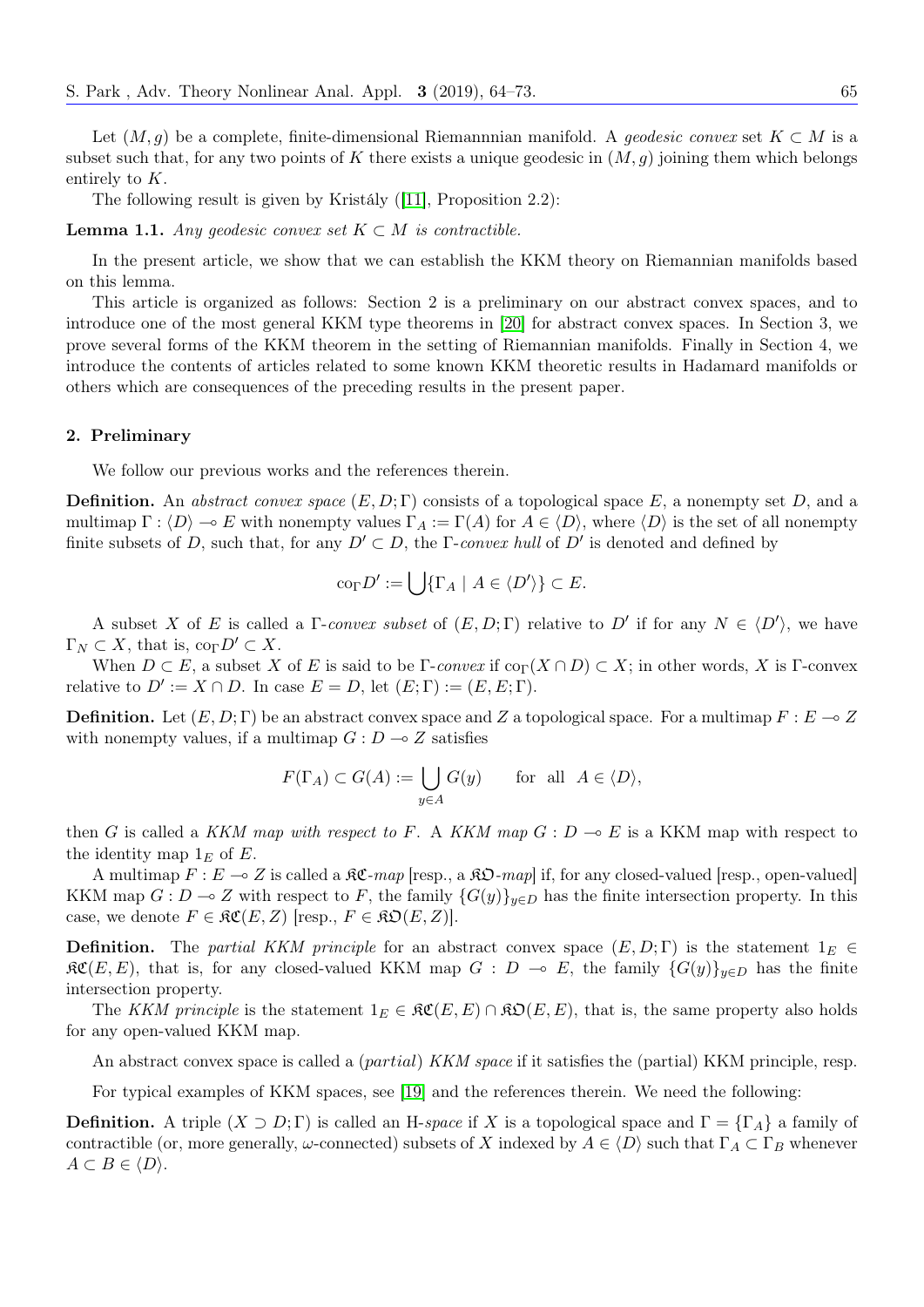If  $D = X$ ,  $(X; \Gamma) := (X, X; \Gamma)$  is called a c-space by Horvath; see [\[7\]](#page-9-4).

Now we have the following well-known diagram for triples  $(E, D; \Gamma)$ :

Simplex  $\Rightarrow$  Convex subset of a t.v.s.  $\Rightarrow$  Convex space  $\Rightarrow$  H-space  $\implies$  G-convex space  $\iff \phi_A$ -space  $\implies$  KKM space  $\implies$  Partial KKM space  $\implies$  Abstract convex space.

Now we prepare to introduce one of the most general forms of the KKM theorem. Consider the following related four conditions for a map  $G: D \to Z$  with a topological space Z:

(a)  $\bigcap_{y\in D} G(y) \neq \emptyset$  implies  $\bigcap_{y\in D} G(y) \neq \emptyset$ .

- (b)  $\bigcap_{y\in D} G(y) = \bigcap_{y\in D} G(y)$  (G is intersectionally closed-valued).
- (c)  $\bigcap_{y\in D} G(y) = \bigcap_{y\in D} G(y)$  (G is transfer closed-valued).
- (d)  $G$  is closed-valued.

Note that Luc et al. showed that (a)  $\Leftarrow$  (b)  $\Leftarrow$  (c), and not conversely in each step.

The following is one of the most general KKM type theorems in [20] for abstract convex spaces:

**Theorem C.** Let  $(E, D; \Gamma)$  be an abstract convex space, Z a topological space,  $F \in \mathcal{RC}(E, Z)$ , and  $G : D \to Z$ a map such that

- (1)  $\overline{G}$  is a KKM map w.r.t. F; and
- (2) there exists a nonempty compact subset  $K$  of  $Z$  such that either
	- (i)  $K = Z$ ;
	- (ii)  $\bigcap \{G(y) \mid y \in M\} \subset K$  for some  $M \in \langle D \rangle$ ; or

(iii) for each  $N \in \langle D \rangle$ , there exists a Γ-convex subset  $L_N$  of E relative to some  $D' \subset D$  such that  $N \subset D'$ ,  $\overline{F(L_N)}$  is compact, and

$$
\overline{F(L_N)} \cap \bigcap_{y \in D'} \overline{G(y)} \subset K.
$$

Then we have

$$
\overline{F(E)} \cap K \cap \bigcap_{y \in D} \overline{G(y)} \neq \emptyset.
$$

Furthermore,

- (a) if G is transfer closed-valued, then  $F(E) \cap K \cap \bigcap \{G(y) \mid y \in D\} \neq \emptyset$ ; and
- (β) if G is intersectionally closed-valued, then  $\bigcap \{G(y) \mid y \in D\} \neq \emptyset$ .

#### 3. Main results

In this section, we prove several forms of the KKM theorem in the setting of Riemannian manifolds.

**Definition.** The geodesic convex hull co A of a subset A of a Riemannian manifold M is the intersection of all geodesic convex subsets of M which contains A. Let  $\Gamma_A := \text{co } A$  for any  $A \subset M$ .

**Lemma 3.1.** Any geodesic convex subset X of a Riemannian manifold  $(M, g)$  with a nonempty set  $D \subset X$ can be made into an H-space  $(X, D; \Gamma)$  and hence a KKM space.

PROOF. For any  $A \in \langle D \rangle$ , let  $\Gamma_A = \Gamma(A) = \text{co } A$ . Then each  $\Gamma_A$  is contractible by Lemma 1.1. Moreover,  $\Gamma_A \subset \Gamma_B$  whenever  $A \subset B \in \langle D \rangle$ . Therefore  $(X, D; \Gamma)$  is an H-space, and hence a KKM space by our KKM theory.  $\square$ 

Otherwise, by putting  $E = Z$  and  $F=1<sub>E</sub>$  in Theorem C, we immediately have the following form of the KKM theorem in the setting of Riemannian manifolds: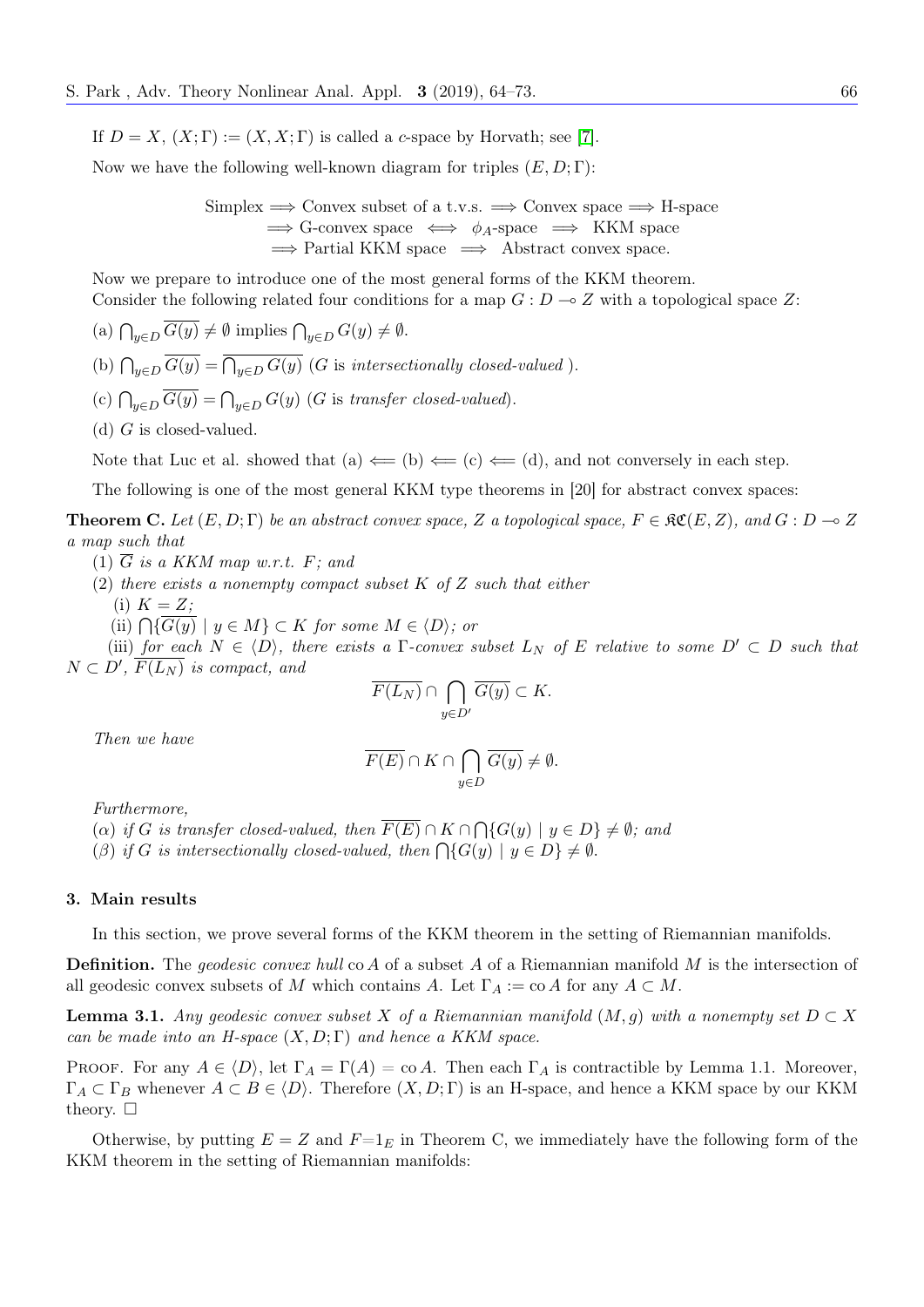**Theorem 3.2.** Let  $(X, D; \Gamma)$  be as in Lemma 3.1, and  $G: D \to X$  a map such that

(1) G is a closed-valued KKM map; and

- (2) there exists a nonempty compact subset  $K$  of  $X$  such that either
- (i)  $K = X$ ;
	- (ii)  $\bigcap \{G(y) \mid y \in N\} \subset K$  for some  $N \in \langle D \rangle$ ; or

(iii) for each  $N \in \langle D \rangle$ , there exists a closed compact geodesic convex subset  $L_N$  of X containing some  $D' \subset D$  such that  $N \subset D'$ , and

$$
L_N \cap \bigcap_{y \in D'} G(y) \subset K.
$$

Then we have

$$
K \cap \bigcap_{y \in D} G(y) \neq \emptyset.
$$

The following is a simple observation:

**Theorem 3.3.** Let M be a Riemannian manifold and  $K \subset M$  a geodesic convex subset. Let  $G : K \to K$ be a KKM map such that, for each  $x \in K$ ,  $G(x)$  is closed. Then  $\{G(x) \mid x \in K\}$  has the finite intersection property.

Moreover, if there exists  $x_0 \in K$  such that  $G(x_0)$  is compact, then

$$
\bigcap_{x \in K} G(x) \neq \emptyset.
$$

PROOF. By Lemma 3.1, a geodesic convex subset  $K \subset M$  is a KKM space. Hence, by the definition itself, the conclusion follows.  $\square$ 

For open-valued KKM map, we have the following:

**Theorem 3.5.** Let M be a Riemannian manifold and  $K \subset M$  a geodesic convex subset. Let  $G : K \to K$ be a KKM map such that, for each  $x \in K$ ,  $G(x)$  is open. Then  $\{G(x) \mid x \in K\}$  has the finite intersection property.

PROOF. By Lemma 1.1, K is a KKM space. Hence, by the definition itself, the conclusion follows.  $\Box$ 

Recall that, in [\[18\]](#page-9-0), we derived generalized forms of the Ky Fan minimax inequality, the von Neumann-Sion minimax theorem, the von Neumann–Fan intersection theorem, the Fan type analytic alternative, and the Nash equilibrium theorem for partial KKM spaces. Consequently, our results in [\[18\]](#page-9-0) unify and generalize most of previously known particular cases of the same nature.

Moreover, in [\[19\]](#page-9-1), we clearly derived a sequence of a dozen statements which characterize the KKM spaces and equivalent formulations of the partial KKM principle. As their applications, we add more than a dozen statements including generalized formulations of von Neumann minimax theorem, von Neumann intersection lemma, the Nash equilibrium theorem, the Fan type minimax inequalities, and several variational inequality results for any KKM spaces. Consequently, [\[19\]](#page-9-1) unifies and enlarges previously known many proper examples of such statements for particular types of partial KKM spaces.

Recall that some corrections on [\[19\]](#page-9-1) were made in [\[22\]](#page-9-5).

For any geodesic convex subset X of a Riemannian manifold  $(M, g)$  with a nonempty set  $D \subset X$ , the KKM space  $(X, D; \Gamma)$  satisfies all results in [\[18\]](#page-9-0), [\[19\]](#page-9-1).

Recall that Hadamard manifolds are all finite-dimensional connected, simply connected, complete Riemannian manifolds of nonpositive curvature, see Reich and Shafrir [\[25\]](#page-9-6). Therefore, all results for Riemannian manifolds in this article can be applied to Hadamard manifolds.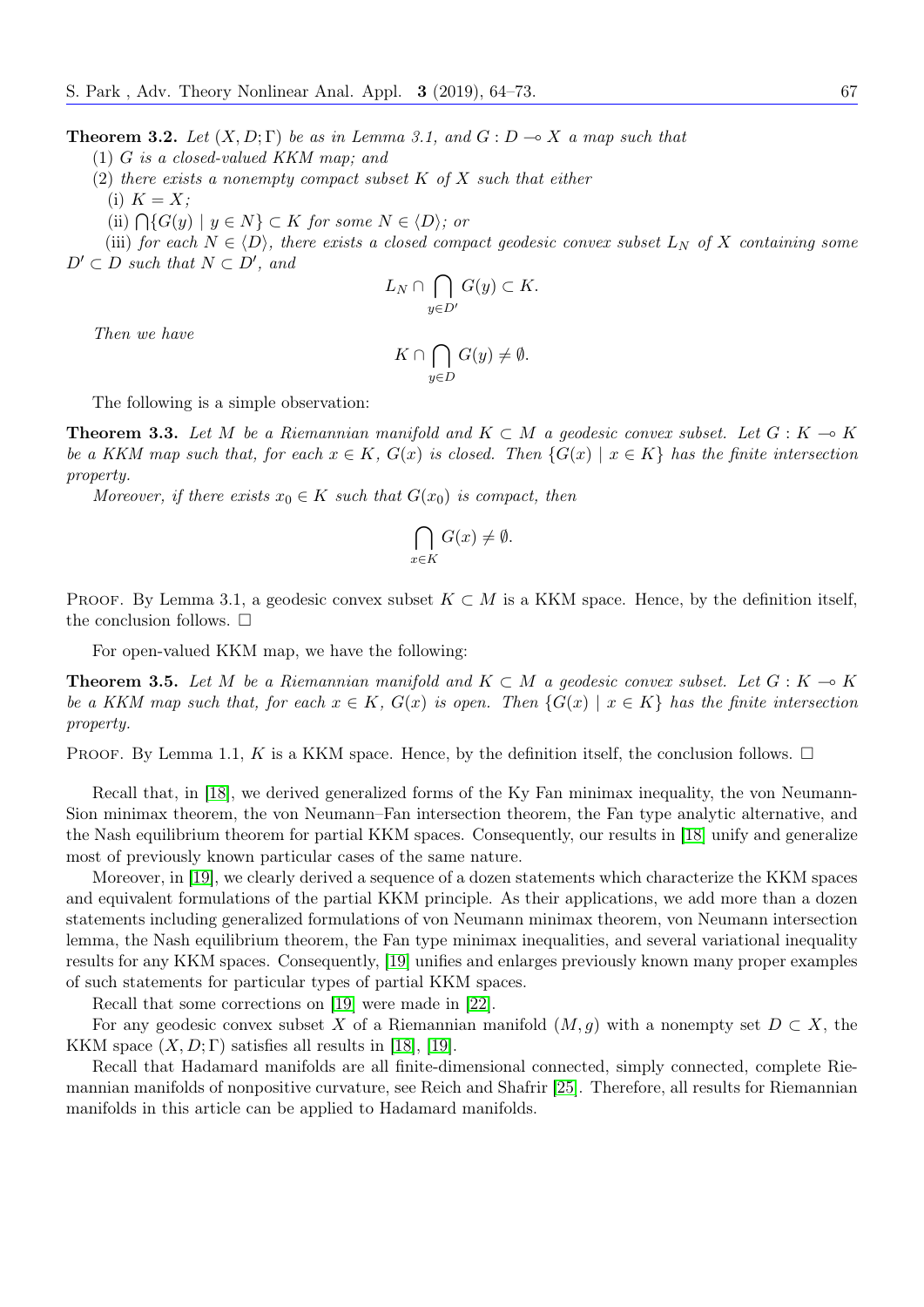#### 4. Applications to known related articles

In this section, we introduce the contents of articles related to some known KKM theoretic results in Hadamard manifolds or others which are consequences of the preceding results in the present paper:

#### Walter in 1974 [\[28\]](#page-9-7)

FROM TEXT: For a Riemannian manifold M, a subset  $C \subset M$  is called *weakly convex* if, for  $p, q \in C$ , there is a minimal geodesic  $c : [a, b] \to M$  from p to q lying in C. If, in addition, such a minimal geodesic is unique within C then C is called *convex*. The set C is *strongly convex* if, for  $p, q \in C$ , there is just one minimal geodesic from  $p$  to  $q$  and if it is in  $C$ .

Comments. Terminology for a Riemannian manifold is different according to authors.

#### Németh in 2003 [\[17\]](#page-9-8)

Abstract. The notion of variational inequalities is extended to Hadamard manifolds and related to geodesic convex optimization problems. Existence and uniqueness theorems for variational inequalities on Hadamard manifolds are proved. A convexity property of the solution set of a variational inequality on a Hadamard manifold is presented.

Comments. The basic lemma is based on the Brouwer fixed point theorem. At the end of Introduction, Németh stated: "The extension of our results to an arbitrary Riemannian manifold would be desirable. . . . However, we consider our results as an important first step in developing the theory of variational inequalities on Riemannian manifolds."

Now the theory of variational inequalities on Riemannian manifolds can be established as in [\[19\]](#page-9-1).

#### Kirk and Panyanak in 2008 [\[10\]](#page-9-9)

ABSTRACT. A  $CAT(0)$  space is a geodesic space for which each geodesic triangle is at least as thin as its comparison triangle in the Euclidean plane. A notion of convergence introduced independently several years ago by Lim and Kuczumow is shown in CAT(0) spaces to be very similar to the usual weak convergence in Banach spaces. In particular many Banach space results involving weak convergence have precise analogues in this setting. At the same time, many questions remain open.

FROM PRELIMINARY REMARKS: For a metric space  $(X, d)$ , the following concepts are defined: a geodesic (path), a geodesic (or metric) segment, a geodesic space, a uniquely geodesic space, a convex subset, a geodesic triangle, a comparison triangle, and a CAT(0) space.

COMMENTS. Our KKM theoretic results in Section 3 can be applied to  $CAT(0)$  spaces. For  $CAT(0)$ spaces, see also [\[8\]](#page-9-10) and the references therein.

#### Li, Li, Liou, and Yao in 2009 [\[16\]](#page-9-11)

From MR2560235 (2010j:49013). The authors study the existence and uniqueness of solutions to variational inequality problems on Riemannian manifolds, and extend some results obtained by S.Z. Németh [\[17\]](#page-9-8) on Hadamard manifolds to more general Riemannian manifolds.— Daniel Azagra

Comments. Several variational inequality results in [\[19\]](#page-9-1) can be applied to Riemannian manifolds.

# Zhou and Huang in 2009 [\[31\]](#page-9-12)

Abstract. In this paper, a new notion of KKM mapping is introduced and a generalized KKM theorem is proved on Hadamard manifolds. As applications, an existence theorem of solution for a generalized mixed variational inequality and a fixed point theorem for a set-valued mapping are obtained on Hadamard manifolds.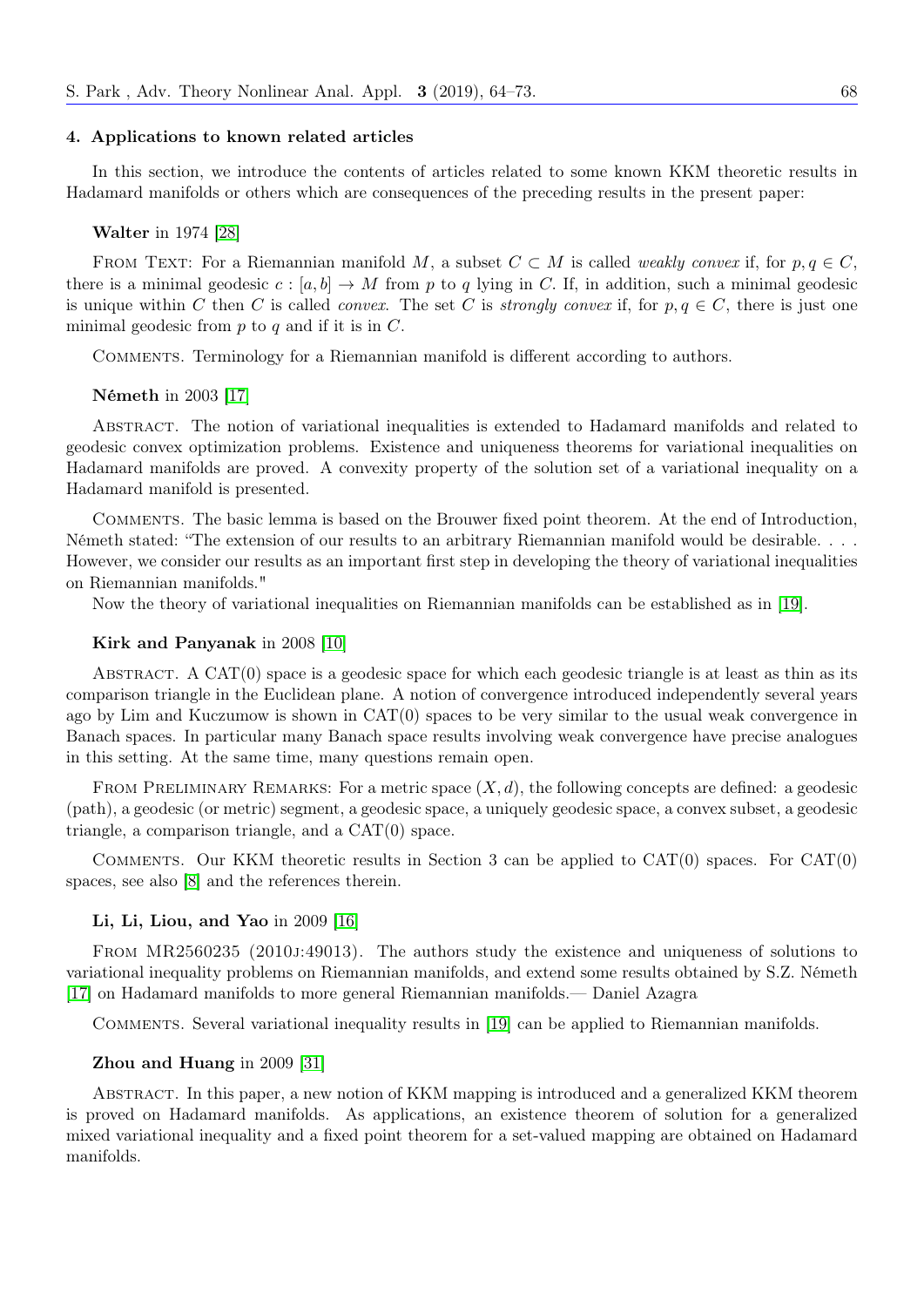Comments. Theorem 3.1 in this paper shows that a geodesic convex subset of an Hadamard manifold is a partial KKM space, and hence, satisfies all results in our [\[18\]](#page-9-0), [\[19\]](#page-9-1). This is applied to a generalized mixed variational inequality and a fixed point theorem of the Fan-Browder type. Note that the results in [\[31\]](#page-9-12) can be extended to Riemannian manifolds.

# Kristály in 2010 [\[11\]](#page-9-2)

Abstract. Existence and location of Nash equilibrium points are studied for a large class of a finite family of payoff functions whose domains are not necessarily convex in the usual sense. The geometric idea is to embed these non-convex domains into suitable Riemannian manifolds regaining certain geodesic convexity properties of them. By using recent non-smooth analysis on Riemannian manifolds and a variational inequality for acyclic sets, an efficient location result of Nash equilibrium points is given. Some examples show the applicability of our results.

Comments. We borrowed Lemma 1.1 from Kristály ([\[11\]](#page-9-2), Proposition 2.2), which enables us to show that Riemannian manifolds are KKM spaces.

# Colao, Lopez, Marino, and Martin-Marquez in 2012 [\[5\]](#page-9-13)

Abstract. An equilibrium theory is developed in Hadamard manifolds. The existence of equilibrium points for a bifunction is proved under suitable conditions, and applications to variational inequality, fixed point and Nash equilibrium problems are provided. The convergence of Picard iteration for firmly nonexpansive mappings along with the definition of resolvents for bifunctions in this setting is used to devise an algorithm to approximate equilibrium points.

Comments. Lemma 3.1 is a particular form of our KKM theorem in [\[19\]](#page-9-1) for a closed convex subset of a Hadamard manifold, and can be extended to a Riemannian manifold. This is applied to equilibrium problems and further applications. Some more comments were given in [\[21\]](#page-9-14).

# Tang and Huang in 2012 [\[26\]](#page-9-15)

Abstract. The concept of pseudomonotone vector field on Hadamard manifold is introduced. A variant of Korpelevich's method for solving the variational inequality problem is extended from Euclidean spaces to constant curvature Hadamard manifolds. Under a pseudomonotone assumption on the underlying vector field, we prove that the sequence generated by the method converges to a solution of variational inequality, whenever it exists. Moreover, we give an example to show the effectiveness of our method.

Comments. The variational inequality problem on Hadamard manifolds can be extended to the one on Riemannian manifolds.

## Yang and Pu in 2012 [\[29\]](#page-9-16)

Abstract. In this paper, a generalized Browder-type fixed point theorem on Hadamard manifolds is introduced, which can be regarded as a generalization of the Browder-type fixed point theorem for the set-valued mapping on an Euclidean space to a Hadamard manifold. As applications, a maximal element theorem, a section theorem, a Ky Fan-type Minimax Inequality and an existence theorem of Nash equilibrium for non-cooperative games on Hadamard manifolds are established.

Comments. In this paper it is proved that a Fan-Browder type fixed point theorem with strongly geodesic convexity on Hadamard manifolds. It is clear that such results are closely related to the KKM theory on Riemannian manifolds, and consequences of our [\[19\]](#page-9-1).

#### Yang and Pu in 2012 [\[30\]](#page-9-17)

Abstract. In this paper, maximal element theorem on Hadamard manifolds is established. First, we prove the existence of solutions for maximal element theorem on Hadamard manifolds. Further, we prove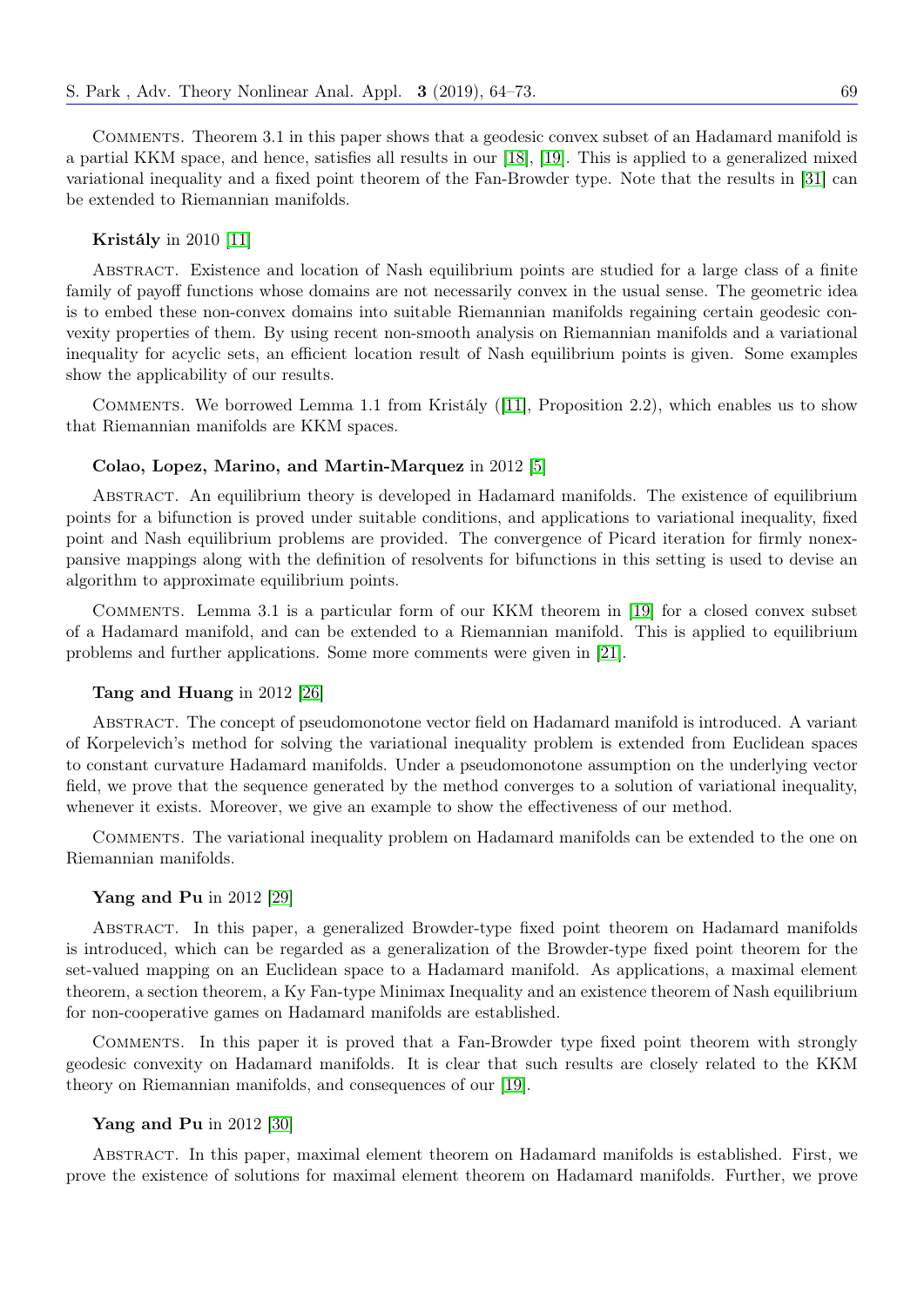that most of problems in maximal element theorem on Hadamard manifolds (in the sense of Baire category) are essential and that, for any problem in maximal element theorem on Hadamard manifolds, there exists at least one essential component of its solution set. As applications, we study existence and stability of solutions for variational relation problems on Hadamard manifolds, and existence and stability of weakly Pareto-Nash equilibrium points for *n*-person multi-objective games on Hadamard manifolds.

Comments. The maximal element theorem is equivalent to many types of results in KKM spaces; see [\[19\]](#page-9-1). Therefore the results in this paper might work for Riemannian manifolds.

#### Park in 2013 [\[21\]](#page-9-14)

ABSTRACT. In 2012, Colao, Lopez, Marino, and Martin-Marquez [\[4\]](#page-9-18) developed an equilibrium theory in Hadamard manifolds. In [\[21\]](#page-9-14), we show that three of their key results (the KKM lemma, the Ky Fan type minimax inequality, and Nash equilibrium theorem) on Hadamard manifolds can be extended to hyperbolic spaces and are particular ones for abstract convex spaces in the sense of ours. Similarly, most of main theorems in the KKM theory on abstract convex spaces can be applied to hyperbolic spaces and Hadamard manifolds.

Comments. The three main results are consequences of the KKM theory in [\[19\]](#page-9-1) and can be generalized to Riemannian manifolds.

# Tang, Zhou, and Huang in 2013 [\[27\]](#page-9-19)

Abstract. In this paper, we investigate the proximal point algorithm (in short PPA) for variational inequalities with pseudomonotone vector fields on Hadamard manifolds. Under weaker assumptions than monotonicity, we show that the sequence generated by PPA is well defined and prove that the sequence converges to a solution of variational inequality, whenever it exists. The results presented in this paper generalize and improve some corresponding known results given in literatures.

## Zhou and Huang in 2013 [\[32\]](#page-9-20)

Abstract. In this paper, a relationship between a vector variational inequality and a vector optimization problem is given on a Hadamard manifold. An existence of a weak minimum for a constrained vector optimization problem is established by an analogous to KKM lemma on a Hadamard manifold.

Comments. Based on a KKM lemma on Hadamard manifolds, the authors proved the existence of solutions for the vector variational inequalities on Hadamard manifolds. The results presented in [\[32\]](#page-9-20) generalize some previous ones from Euclidean spaces to Hadamard manifolds, but are consequences of [\[19\]](#page-9-1). This paper can be extended to Riemannian manifolds.

# Alghamdi, Kirk, and Shahzad in 2014 [\[1\]](#page-9-21)

Abstract. The main focus of this paper is on fixed point theory for mapping satisfying local contractive conditions in Banach spaces and in various geodesic spaces. The emphasis is on locally nonexpansive mappings and local contractions.

FROM INTRODUCTION. In its broadest sense, metric fixed point theory has been couched in the setting of a complete metric space. When specific structure is needed the setting has usually been in the frame work of a Banach space. However there are many intermediate classes of spaces for which there are rich sets of examples and applications. These include geodesic spaces, including the hyperbolic spaces, Busemann convex spaces, and  $CAT(0)$ , as well as the more general length spaces.

Comments. Some of the spaces listed above are (partial) KKM spaces which have rich KKM theoretical results as shown in our [\[19\]](#page-9-1). It would be interesting to find more new (partial) KKM spaces.

Ariza-Ruiz, Li, and Lopez-Acedo in 2014 [\[2\]](#page-9-22)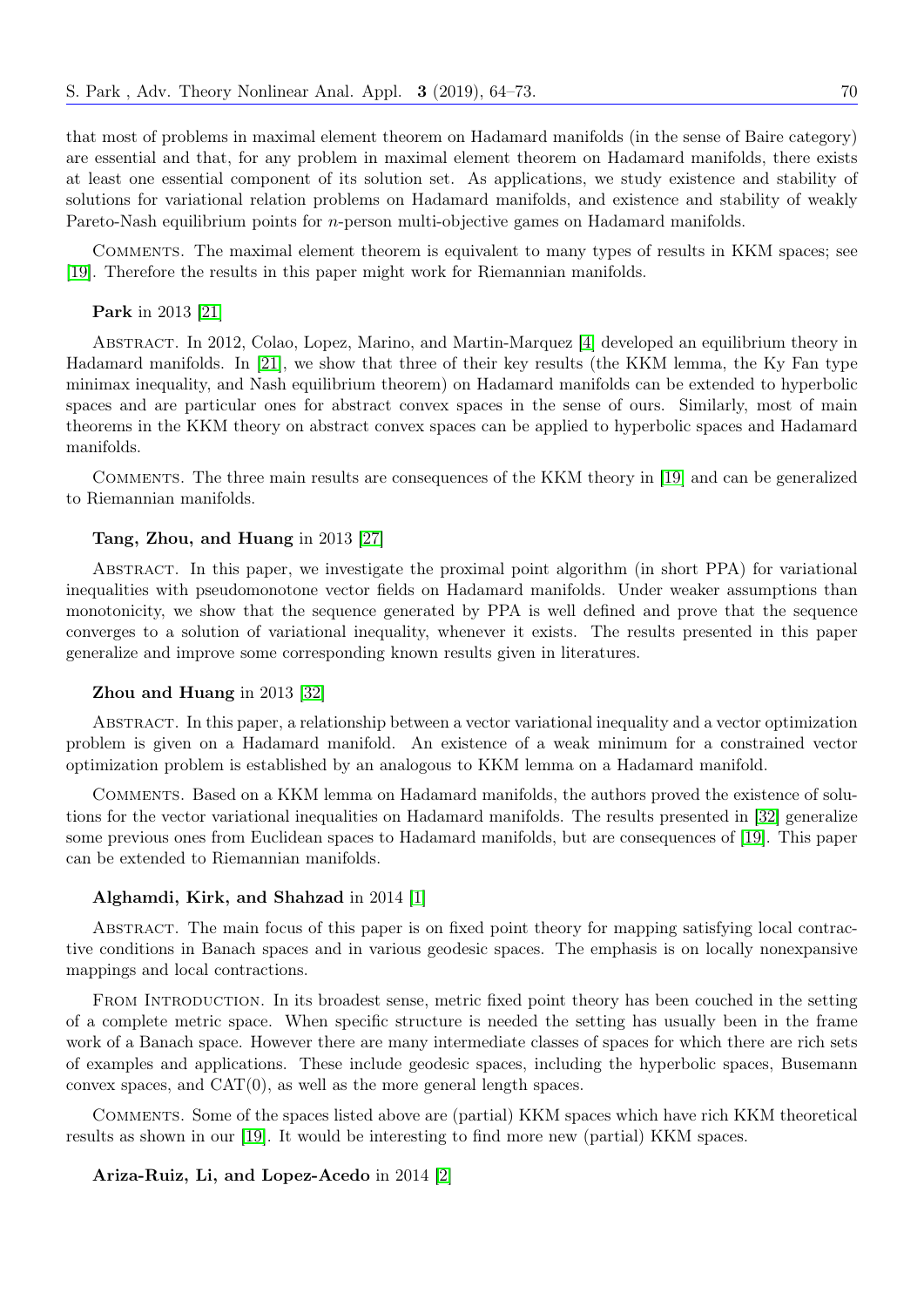Abstract. We give a direct proof of Schauder's fixed point theorem in the setting of geodesic metric spaces, generalizing the classical Schauder's theorem and improving a recent version of this theorem in  $CAT(\kappa)$  spaces. As an application we prove an existence result for a variational inequality in the setting of  $CAT(\kappa)$  spaces.

Comments. The classical KKM theorem in 1929 is applied to obtain the main theorem of this paper.

## Chen, Huang, and O'Regan in 2014 [\[4\]](#page-9-18)

ABSTRACT. We introduce a class of functions called geodesic  $\beta$ -preinvex and geodesic  $\beta$ -invex functions on Riemannian manifolds and generalize the notions to the so-called geodesic quasi/pseudo  $\beta$ -preinvex and geodesic quasi/pseudo B-invex functions. We discuss the links among these functions under appropriate conditions and obtain results concerning extremum points of a nonsmooth geodesic B-preinvex function by using the proximal subdifferential. Moreover, we study a differentiable multiobjective optimization problem involving new classes of generalized geodesic B-invex functions and derive Kuhn-Tucker-type sufficient conditions for a feasible point to be an efficient or properly efficient solution. Finally, a Mond-Weir type duality is formulated and some duality results are given for the pair of primal and dual programming.

## Kristály in 2014 [\[12\]](#page-9-23)

Abstract. Motivated by Nash equilibrium problems on 'curved' strategy sets, the concept of Nash-Stampacchia equilibrium points is introduced via variational inequalities on Riemannian manifolds. Characterizations, existence, and stability of Nash-Stampacchia equilibria are studied when the strategy sets are compact/noncompact geodesic convex subsets of Hadamard manifolds, exploiting two well-known geometrical features of these spaces both involving the metric projection map.These properties actually characterize the non-positivity of the sectional curvature of complete and simply connected Riemannian spaces, delimiting the Hadamard manifolds as the optimal geometrical frame work of Nash-Stampacchia equilibrium problems. Our analytical approach exploits various elements from set-valued and variational analysis, dynamical systems, and non-smooth calculus on Riemannian manifolds. Examples are presented on the Poincaré upper-plane model and on the open convex cone of symmetric positive definite matrices endowed with the trace-type Killing form.

#### Chaipunya and Kumam in 2015 [\[3\]](#page-9-24)

Abstract. In this paper, we consider the KKM maps defined for a nonself map and the correlated intersection theorems in Hadamard manifolds. We also study some applications of the intersection results. Our outputs improved the results of Raj and Somasundaram [V. Sankar Raj and S. Somasundaram, KKMtype theorems for best proximity points, Appl. Math. Lett., 25(3):496–499, 2012.].

Comments. Particular types of generalized KKM theorems for Hadamard manifolds are applied, and can be extended to Riemannian manifolds.

# Lee in 2015 [\[15\]](#page-9-25)

Abstract. In 2012, Yang and Pu [\[29\]](#page-9-16) proved an Browder type fixed point theorem with strongly geodesic convexity on Hadamard manifolds. In this paper, we show that their main result can be obtained from the one in the more general space. As applications, we claim that their maximal element theorems, section theorems, Ky Fan type minimax inequality, and equilibrium theorem about non-cooperative games on Hadamard manifold are already obtained in some sense.

Comments. Most of results in [\[15\]](#page-9-25) works for Riemannian manifolds.

# Kristály, Li, Lopez-Acedo, and Nicolae in 2016 [\[13\]](#page-9-26)

Abstract. Various results based on some convexity assumptions (involving the exponential map along with affine maps, geodesics and convex hulls) have been recently established on Hadamard manifolds. In this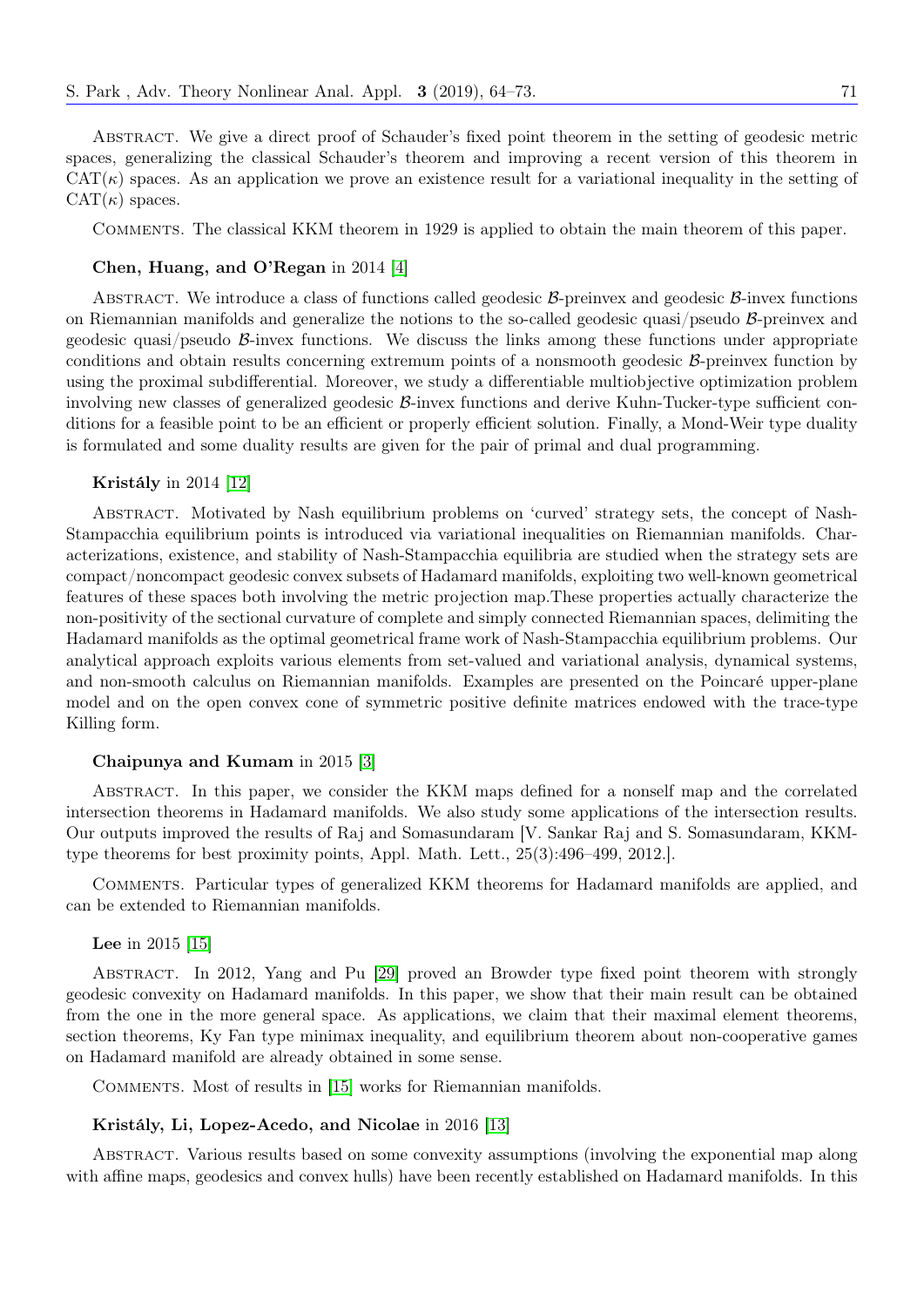paper, we prove that these conditions are mutually equivalent and they hold, if and only if the Hadamard manifold is isometric to the Euclidean space. In this way, we show that some results in the literature obtained on Hadamard manifolds are actually nothing but their well-known Euclidean counterparts.

# Rahimi, Farajzadeh, and Vaezpour in 2017 [\[24\]](#page-9-27)

Abstract. In this paper, an extension of the Fan-KKM lemma to Hadamard manifolds is established. By using it, some existence results for equilibrium problems on Hadamard manifolds are provided. Finally, as an application of the main results, an existence result of a solution of the mixed variational inequality problem in the setting of Hadamard manifolds is stated.

Comments. This paper is a consequences of our [\[19\]](#page-9-1). The results in this paper can be extended to Riemannian manifolds.

## Cruz Neto, Jacinto, Soares Jr., and Souza in 2018 [\[6\]](#page-9-28)

ABSTRACT. We study some conditions for a monotone bifunction to be maximally monotone by using a corresponding vector field associated to the bifunction and vice versa. This approach allows us to establish existence of solutions to equilibrium problems in Hadamard manifolds obtained by perturbing the equilibrium bifunction.

## Kim in 2018 [\[9\]](#page-9-29)

Abstract. In this paper, we provide two basic Fan-Browder type fixed point theorems for multimaps on geodesic convex sets in Hadamard manifolds. Also, an existence theorem of Nash equilibrium for an 1-person game in Hadamard manifolds is established

Comments. Some detailed comments on and improvements of [\[9\]](#page-9-29) are given in [\[23\]](#page-9-30). Now the results can be extended to Riemannian manifolds.

#### Kumam and Chaipunya in 2018 [\[14\]](#page-9-31)

Abstract. In this paper, we consider the equilibrium problems and also their regularized problems under the setting of Hadamard spaces. The solution to the regularized problem is represented in terms of resolvent operators. As an essential machinery in the existence of an equilibrium, we first prove that the KKM principle is attained in general Hadamard spaces without assuming the compactness of the closed convex hull of a finite set. We construct the proximal algorithm based on this regularization and give convergence analysis adequately.

COMMENTS. A uniquely geodesic metric space  $(X, \rho)$  is a CAT(0) space if each geodesic triangle in X is at least as thin as its comparison triangle in Euclidean plane. A complete CAT(0) space is then called Hadamard space. The authors defined the convexity and the convex hull co(N) of a subset  $N \subset X$ .

They showed that, for a closed convex set  $K \subset X$ ,  $(K; \text{co})$  is a partial KKM space and hence satisfies results in [\[19\]](#page-9-1).

Consequently, we can establish the KKM theory of Hadamard spaces.

## Park in 2018 [\[23\]](#page-9-30)

Abstract. In some previous works, it is known that the KKM type results on Hadamard manifolds can be extended to hyperbolic spaces. Such results are the KKM theorem, the Fan-Browder fixed point theorem, Nash equilibrium theorem, variational inequalities, etc. based on our theory of abstract convex spaces. In the present article, we show that our method can be applied some recent works on Hadamard manifolds. Historical remarks are added on the study of the KKM type results on Hadamard manifolds and hyperbolic spaces.

Comments. Instead of Hadamard manifolds, Riemannian manifolds would work in [\[23\]](#page-9-30).